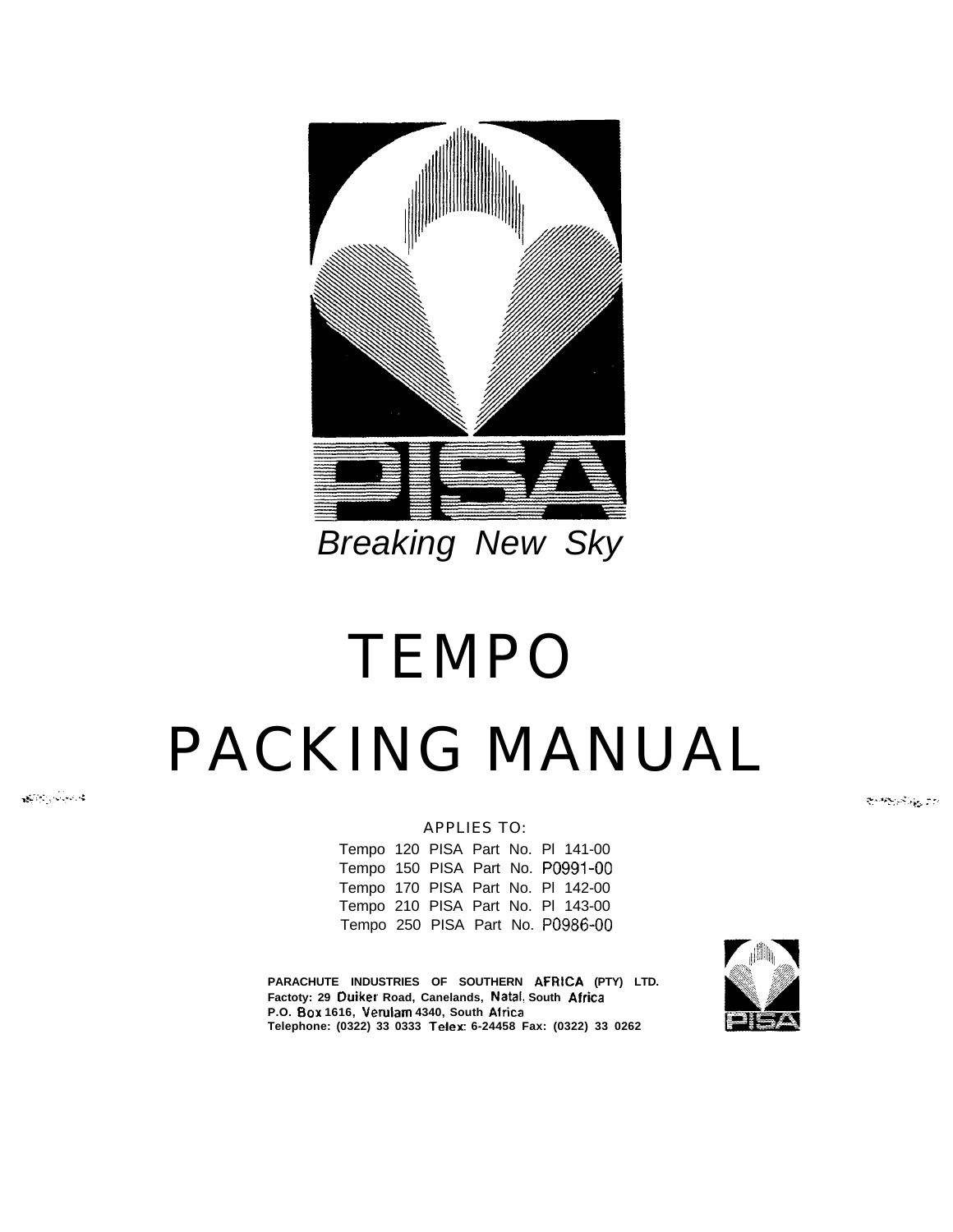| WARNING                                                                                                                                                                                                                                                                                                                                                                                                                                                                                                                                                                                                                                                                                                                                   |                   |  |  |  |
|-------------------------------------------------------------------------------------------------------------------------------------------------------------------------------------------------------------------------------------------------------------------------------------------------------------------------------------------------------------------------------------------------------------------------------------------------------------------------------------------------------------------------------------------------------------------------------------------------------------------------------------------------------------------------------------------------------------------------------------------|-------------------|--|--|--|
| 1. TRAINING AND/OR EXPERIENCE ARE REQUIRED TO LOWER THE RISK OF SERI-<br>OUS INJURY OR DEATH.<br>NEVER USE THIS EQUIPMENT UNLESS YOU HAVE READ AND UNDERSTAND<br>THIS WARNING LABEL, AND ALSO UNLESS:<br>A. YOU HAVE COMPLETED A "CONTROLLED PROGRAM OF INSTRUCTION" IN<br>THE USE OF THIS EQUIPMENT<br>$-OR-$<br>B. YOU HAVE READ AND UNDERSTAND ALL APPROPRIATE FLIGHT MANUALS &                                                                                                                                                                                                                                                                                                                                                        |                   |  |  |  |
| PACKING INSTRUCTIONS, AND HAVE COMPLETED AT LEAST 100 RAM AIR<br>PARACHUTE JUMPS.<br>THIS PARACHUTE IS APPROVED UNDER FAA TSO C-23c AND ALTHOUGH THE<br><b>FAA REQUIRED PLACARD STATES:</b><br>"CATEGORY B: This parachute is limited to use by persons up to 115kg (254 lb) fully<br>equipped, and up to 150 knots".<br>2. TO LOWER THE RISK OF DEATH, SERIOUS BODILY INJURY, CANOPY DAMAGE<br>AND HARD OPENINGS NEVER EXCEED THE FOLLOWING LIMITATIONS:                                                                                                                                                                                                                                                                                 |                   |  |  |  |
| MAXIMUM DEPLOYMENT SPEED<br>MAXIMUM GROSS WEIGHT (JUMPER + CLOTHING +<br><b>EQUIPMENT)</b>                                                                                                                                                                                                                                                                                                                                                                                                                                                                                                                                                                                                                                                | 130 KNOTS<br>LBS. |  |  |  |
| MODEL:<br>PART NUMBER:<br>SERIAL NUMBER:                                                                                                                                                                                                                                                                                                                                                                                                                                                                                                                                                                                                                                                                                                  |                   |  |  |  |
| DATE OF MANUFACTURE:                                                                                                                                                                                                                                                                                                                                                                                                                                                                                                                                                                                                                                                                                                                      |                   |  |  |  |
| 3. A. SPORT PARACHUTING IS A HAZARDOUS ACTIVITY THAT CAN RESULT IN<br><b>INJURY OR DEATH.</b><br>B. PARACHUTES SOMETIMES MALFUNCTION'EVEN WHEN THEY ARE PROP-<br>ERLY DESIGNED, BUILT, ASSEMBLED, PACKED, MAINTAINED AND USED.<br>THE RESULTS OF SUCH MALFUNCTIONS ARE SOMETIMES SERIOUS IN-<br><b>JURY OR DEATH.</b><br>C. IF YOU USE YOUR PARACHUTE - OR IF YOU ALLOW SOMEONE ELSE TO<br>USE IT - YOU ARE ACKNOWLEDGING SPORT PARACHUTING'S RISK AND<br>ACCEPTING THE FACT THAT THE PARACHUTE OR ITS COMPONENTS MAY<br>MALFUNCTION.<br>D. IF YOU ARE NOT WILLING TO ACCEPT THE RISKS OF SPORT PARACHUT-<br>ING, OR IF YOU AREN'T WILLING TO ACCEPT THE POSSIBILITY THAT YOUR<br>PARACHUTE OR ITS COMPONENTS MAY MALFUNCTION AND PERHAPS |                   |  |  |  |
| CAUSE YOU TO BE INJURED OR KILLED, THEN YOU SHOULD RECONSIDER<br>YOUR INVOLVEMENT IN SPORT PARACHUTING.<br>MANUFACTURED UNDER FAA TSO C23c BY:<br>PARACHUTE INDUSTRIES OF SOUTHERN AFRICA (PTY) LTD.<br>Factory: 29 Duiker Rd., Canelands, Natal, South Africa<br>P.O. Box 1616, Verulam 4340, South Africa<br>Telephone (6322) 33 0333 Telex: 6-24458 Fax: (0322) 33 0262                                                                                                                                                                                                                                                                                                                                                                |                   |  |  |  |
| REMOVAL OF THIS LABEL VOIDS THE T.S.O.                                                                                                                                                                                                                                                                                                                                                                                                                                                                                                                                                                                                                                                                                                    |                   |  |  |  |

 $\sim$  $\sim$ 

 $\ddot{\phantom{a}}$ 

 $\mathcal{R}(\mathcal{G})$  ,

 $\bar{\bar{z}}$ 



AD44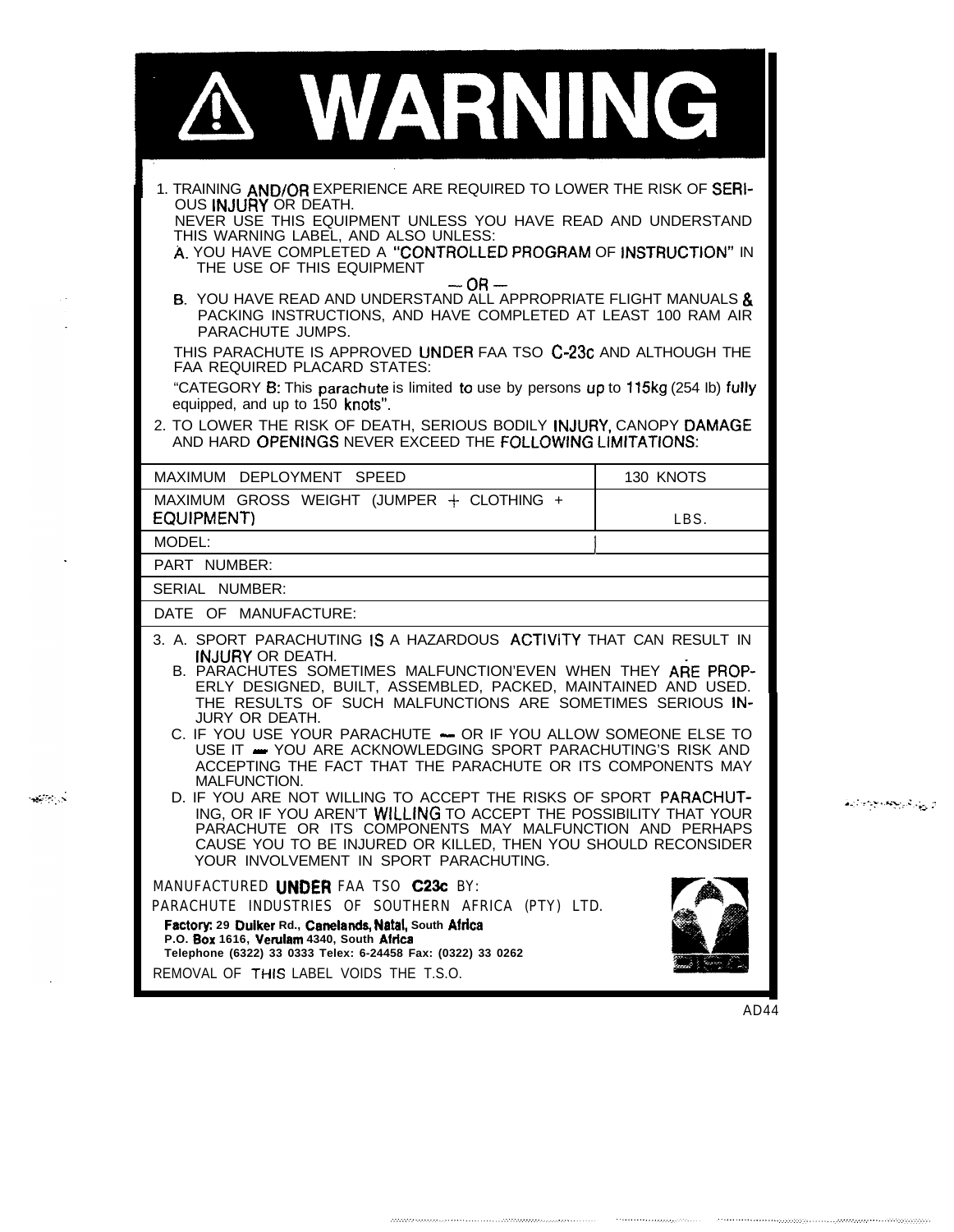### **CONGRATULATIONS!**

You are the proud owner of a TEMPO Reserve. This is one of PISA's reliable, high quality TSO'd skydiving products.

We hope you get as much enjoyment from using this product as we had in designing, manufacturing and testing it.

PISA invites you to test fly more of their reliable products:-

FAA TSO C23c Category "B" Approved NARO Hamess/Container

CONQUEST Zero Porosity 9-Cell Main Canopies **COE-D F111 9-Cell Main Conopies** CR UISLITE FI 11 7-Cell Main CCL (250) F111 7-Cell Accumcy Canopy Firebee (280) F111 7-Cell Accuracy Conopy Sw ift Fl 11 5-Cell Reserve Swift Plus F1117-Cell Reserves SKIMASTER (280) 9-Cell Student Main

Specially designed for your Students und approved to FAA TSO C23c Category "B" • Our STUDENT NARO Harness/Container System

We look forward to your favourable custom.

**Blue Skies and great Dives!** 

The "PISA" Team

Ben van Buuren (Director)

Pete Barnard (Technical)

A ngus McDonald (Quality)

Ian Douglas (Ptvduction)

 $\chi_{i\iota\iota}$ 

**Jill Bartels** (Sales)

 $Chri6$ ) $Gill$ (Operations)

> Ned Luker (Marketing)

أوواليهاد فليتجع ويوم

Norman Girdwood  $(R & D)$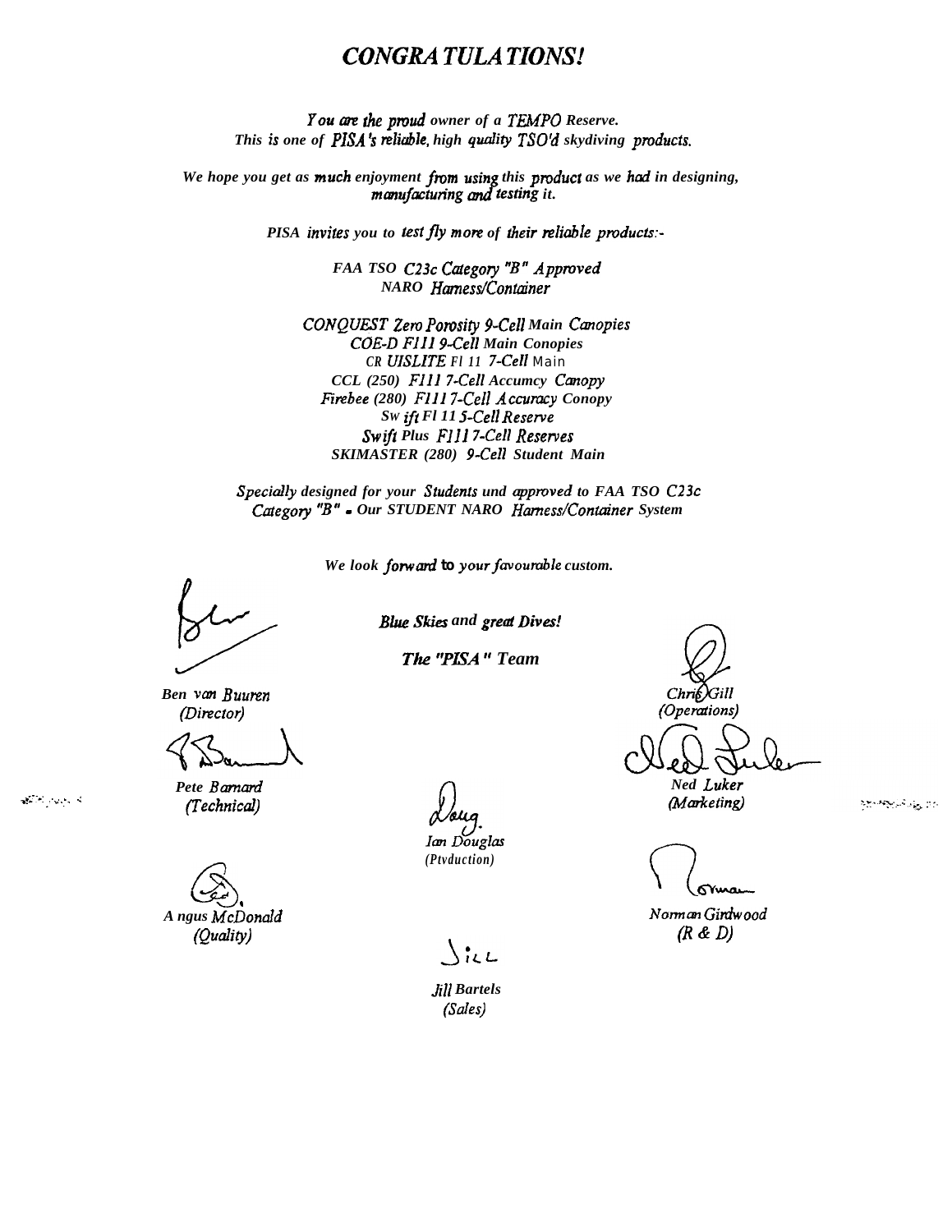

To make packing your "TEMPO" easier, prolong the life of the canopy and to prevent darnage during packing, please observe the following instructions.

- 1. Pack where the wind cannot affect your "TEMPO".
- 2. DO not pack on concrete or asphalt. Pack your "TEMPO" on a dry lawn or on a packing mat, thereby minimising the wear on lines, links and fabric.
- 3. Inspect your "TEMPO" Prior to packing. Look for any darnage, wear and tear. Ensure that the lines have no twists, tangles or turns.

| <b>SPECIFICATIONS</b> |     |       |      |     |                                                   |      |  |     |     |
|-----------------------|-----|-------|------|-----|---------------------------------------------------|------|--|-----|-----|
|                       |     |       |      |     | SIZE AREA SPAN CHORD ASPECT VOLUME WEICHT MAX SUS |      |  |     | WT. |
| 120                   | 118 | 16. 1 | 7.3  | 2.2 | 229                                               |      |  | 132 |     |
| 150                   | 148 | 18.0  | 8.2  | 2.2 | 293                                               | 5.7  |  | 165 |     |
| 170                   | 178 | 19.8  | 9. 0 | 2.2 | 338                                               | 6. 1 |  | 200 |     |
| 210                   | 203 | 21.4  | 9.5  | 2.2 | 366                                               | 6.6  |  | 223 |     |
| 250                   | 251 | 23.5  | 10.7 | 2.2 | 421                                               | 8    |  | 250 |     |

 $\mathcal{A}^{\text{max}}$  , where

The TEMPO Range of Reserve canopies are a 7 cell design, incorporating O-3 CFM parachute fabric and Spectra/Microline Suspension line. All specifications are in the American System of measurement rather than the metric System.

The TEMPO Range of Reserve parachutes are approved under the United States Department of Transport FAA TSO C-23c Category B.

ام <sub>م</sub>ونځار په د پره د پ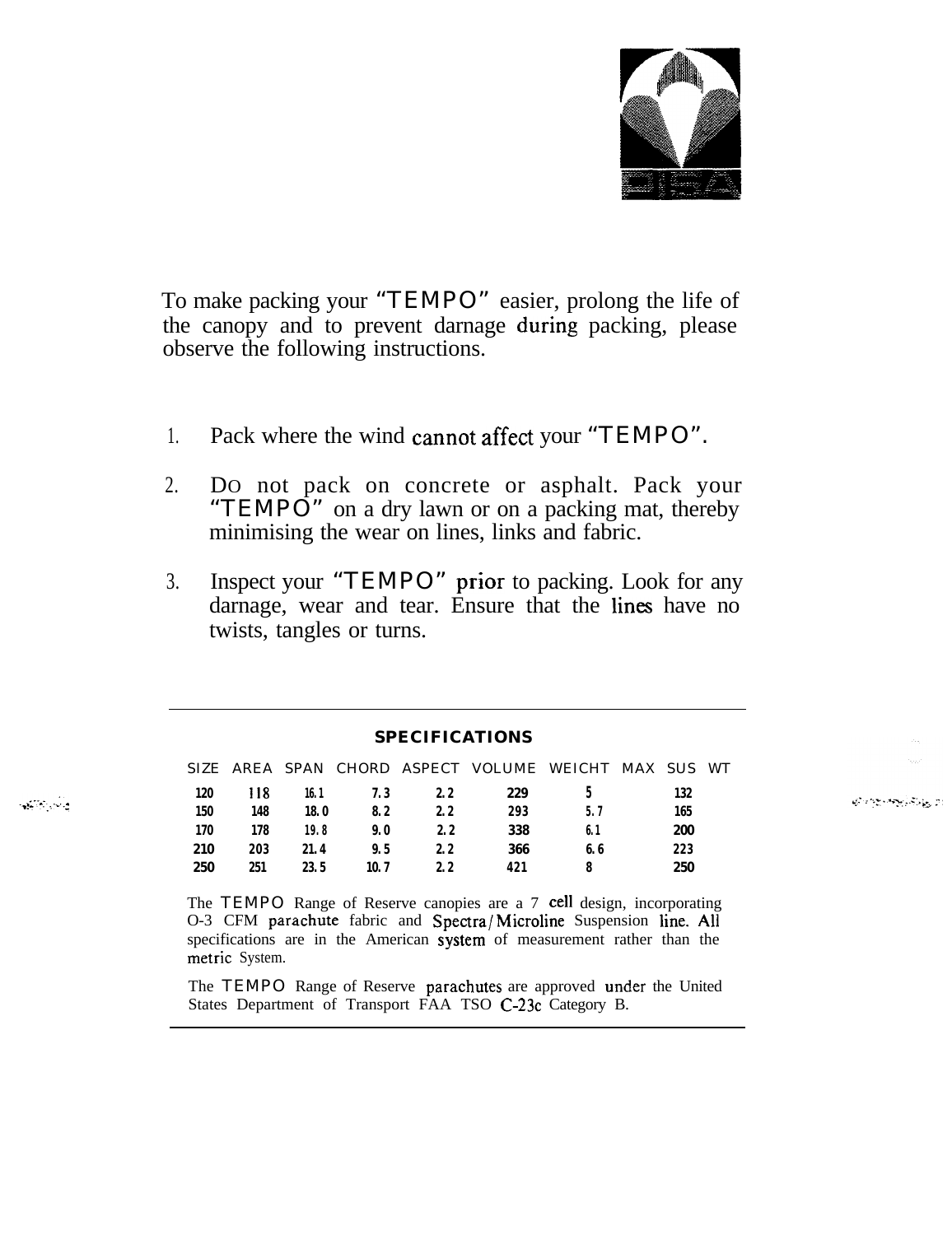

#### **AIRCRAFT CERTIFICATION OFFICE**

**of Transportation Federation Aviation Administration**

c/o American Embassy 27, Boulevard du Regent B-l 000 Brussels, Belgium

In reply refer to:  $SG/vk/01/12/125:93$ 

January 12, 1993

Mr B.H. Cowan Department of Transport Forum Building Strubenstraat Private Bag X 193 Pretoria 000 1 South Africa

Dear Mr Cowan,

We accept the CAA South Africa certification of compliance contained in your letter dated December 7, 1992, Ref. J44/331, that te below mentioned parachutes  $\&$  harnesses manufactured by PARACHUTE INDUSTRIES OF SOUTH AFRICA (Pty) Ltd., 452 5th St. Bramley, 2018 Wynberg Sandton, Transvaal, S. Africa, have beenexamined, tested and found to meet the Performance Standards of Federal Aviation Regulations (FAR) Part 21, Section 21, 305(b) and Technical Standard Order (TSO) C23c:

| PO99 1-00 TEMPO 150 Reserve Canopy PO138-00 NARO Harness/Container |                                               |  |  |
|--------------------------------------------------------------------|-----------------------------------------------|--|--|
| PO986-00 TEMPO 250 Reserve Canopy                                  | Assembly<br>PO 172-00 STUDENT/ NA RO Harness/ |  |  |
|                                                                    | Container Assembly                            |  |  |

On the basis of the CAA certification, the designs of the above mentioned parachutes  $\&$ harnesses are hereby granted FAA approval and may be identified in accordance with the provisions of FAR 21, 617(c). Each parachute exported for installation on United States registered civil aircraft must be accompanied by your Certificate of Airworthiness for Export to facilitate acceptance under FAR 2 I .SO2.

The following technical data submitted with the request for TSO design approval are considered to have fulfilled the requirements for data of TSO C23c and are being retained in this Office:

وواري والمربوطة ووم

--- Operating Instructions, Equipment Limitations Inspection and Test Procedures

-- Maintenance Procedures & Specifications

- Test Report

Sincerely.

له بېلېرې دونې

wet 2. Pittma

Everett W. Pitman Manager, Aircraft Certification Office FAA-Brussels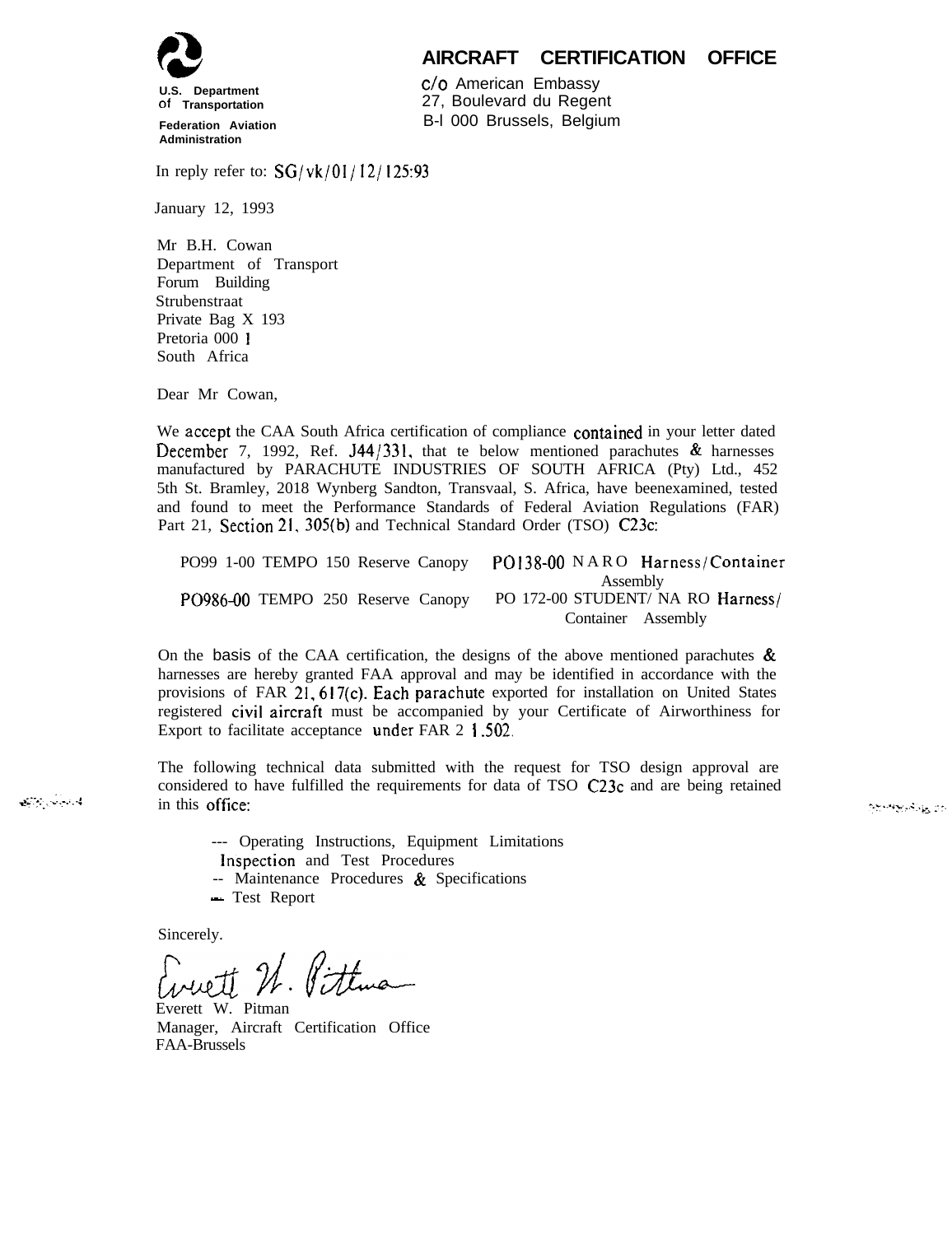#### AIRCRAFT CERTIFICATION OFFICE



**of Transportation Federation Aviation Administration**

**c/o American Embassy 27, Boulevard du Regent B-l 000 Brussels, Belgium**

In reply refer to:  $SG/vk/03/09/TSO C23c$ 

March 10. 1993

Mr B.H. Cowan Department of Transport Strubenstraat Private Bag X 193 Pretoria 000 1 Republic of South Africa

Dear Mr Cowan,

We accept the Department of Transportation (DOT) certification of compliance contained in your letter dated February 26, 1993. Ref.  $J15/3/10/1/J44/331$ , that the below mentioned parachute assemblies manufactured by PARACHUTE INDUSTRIES OF SOUTHERN AFRICA, P.O. Box 391447, Bramley, 2018, South Africa have been examined, tested and found to meet the Performance Standards of Federal Aviation Regulations (FAR) Part 21, Section 21, 305(b) and Technical Standard Order (TSO) C23c:

**TE M PO 120 Reserve Canopy: PISA P/N Pl 141-00 TEMPO 170 Reserve Canopy: PISA P/N PI 142-00**<br>TEMPO 210 Reserve Canopy: PISA P/N P1 143-00 TEMPO 210 Reserve Canopy:

On the basis of the CAA certification, the designs of the above mentioned parachute assemblies are hereby granted FAA approval and may be identified in accordance with the provisions of FAR 21, 617(c). Each parachute assembly exported for installation on United States registered civil aircraft must be accompanied by your Certificate of Airworthiness for Export to facilitate acceptance under FAR 21.502.

The following technical data submitted with the request for TSO design approval are considered to have fulfilled the requirements for data of TSO C23c and are being retained in this Office:

و پېږېږېدنه

- .- Operating Instructions, Equipment Limitations
- -- Inspection and Test Procedures
- Specifications, Maintenance Procedures
- --- Qualification Test Report

Sincerely.

Everett N. Pittma

Everett W. Pittman Manager, Aircraft Certification Office FAA-Brussels

فأعديني وأردع والإقلاء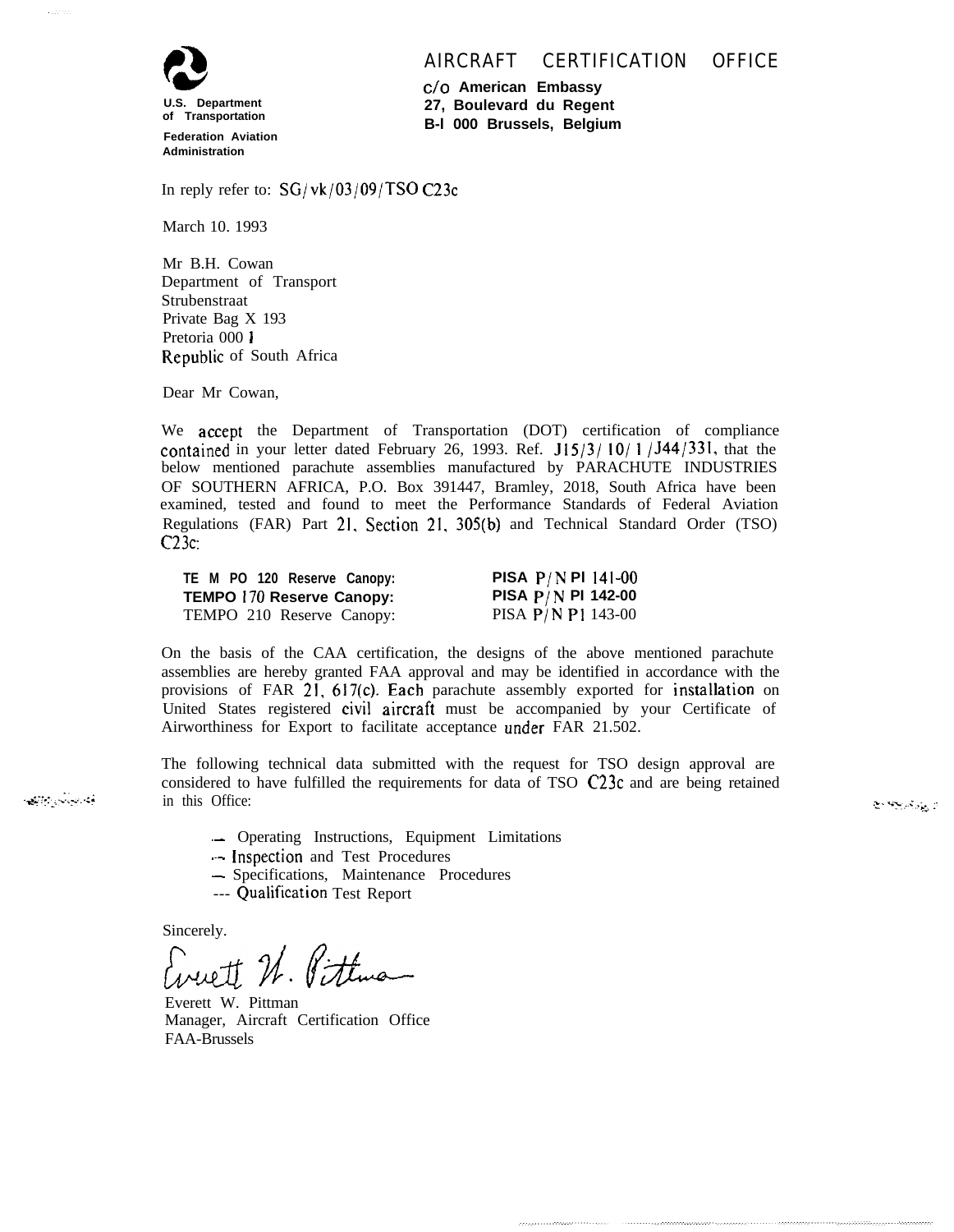

ව ඇප්පැවිණු 11

### Nomenclature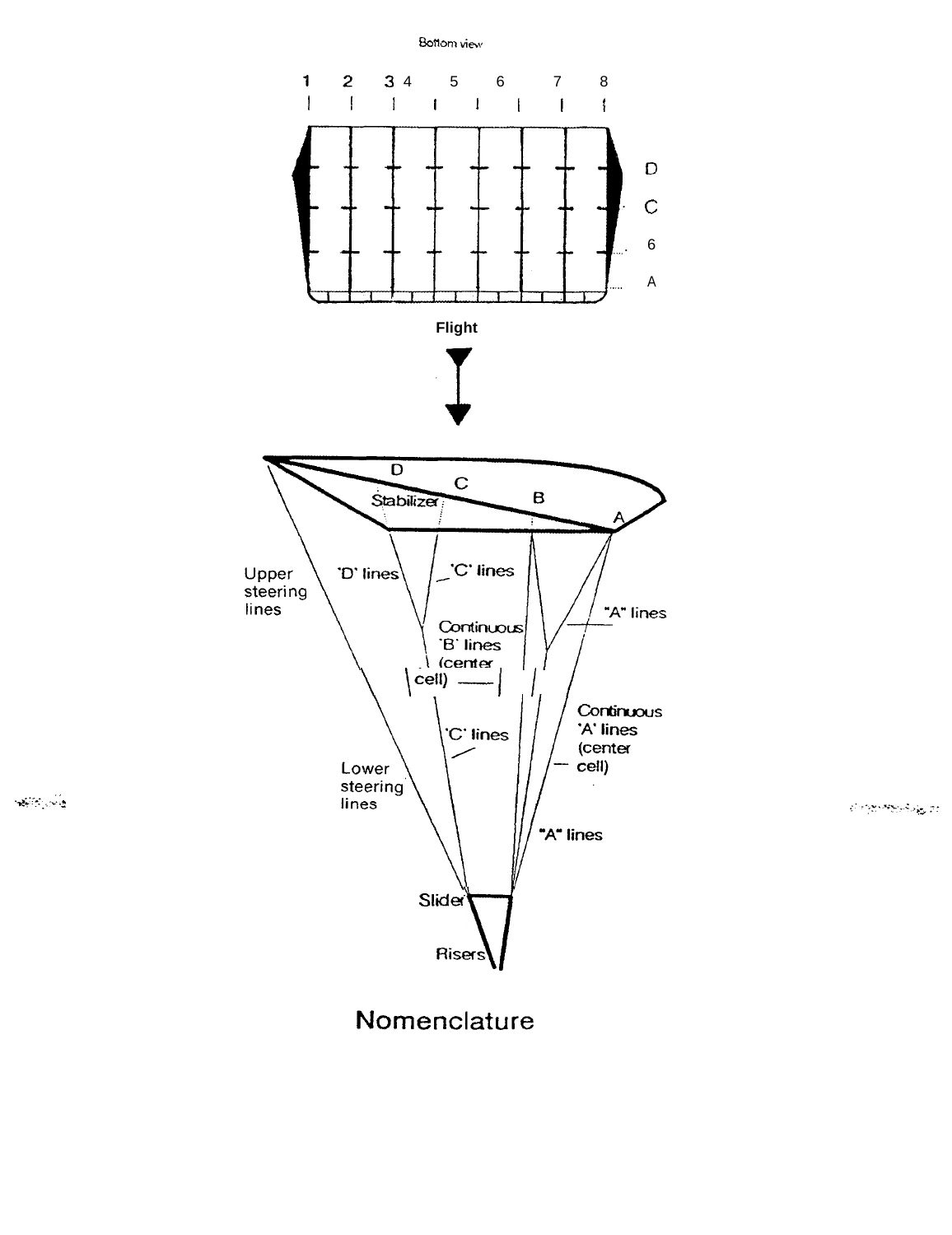# **ASSEMBLY INSTRUCTIONS**

.<br>Printin matematik

### THE **TEMPO RESERVE** MUST BE ASSEMBLED BY A QUALIFIED RIGGER.

Before assembly, check the **TEMPO RESERVE** canopy, lines and links ensuring that the **TEMPO RESERVE** is compatible with the harness /Container and deployment system with which it is to be used.

### **ASSEMBLY**

 $\mathcal{L}(\mathcal{E})$  ,  $\mathcal{E}$ 

- **1 .** Lay the canopy and harness out and individually attach each connector link to its respective riser. Ensure proper line continuity and that the links are compatible with the risers.
- 2. Check that the slider is correctly installed (tapes facing the canopy).
- 3. Tighten the connector links. (DO not overtighten!).
- 4. Clear the steering lines of any twists and route them through the appropriate slider grommets and guide rings on the rear risers.

**CAUTION:** The steering lines must pass directly fro the trailing edge of the canopy through the slider grommet and the guide ring, without passing under or through any Suspension lines.

- **5.** Attach the steering toggles at the trim marks on the steering lines. (Refer Harness/ Container Owners Manual).
- 6. Re-check the whole assembly for line continuity and direction of  $\mathbb{R}^3 \times \mathbb{R}^3$ flight i.e. canopy facing forward.
	- **7,** Carry out a thorough inspection before packing the reserve, especially if the reserve has been used.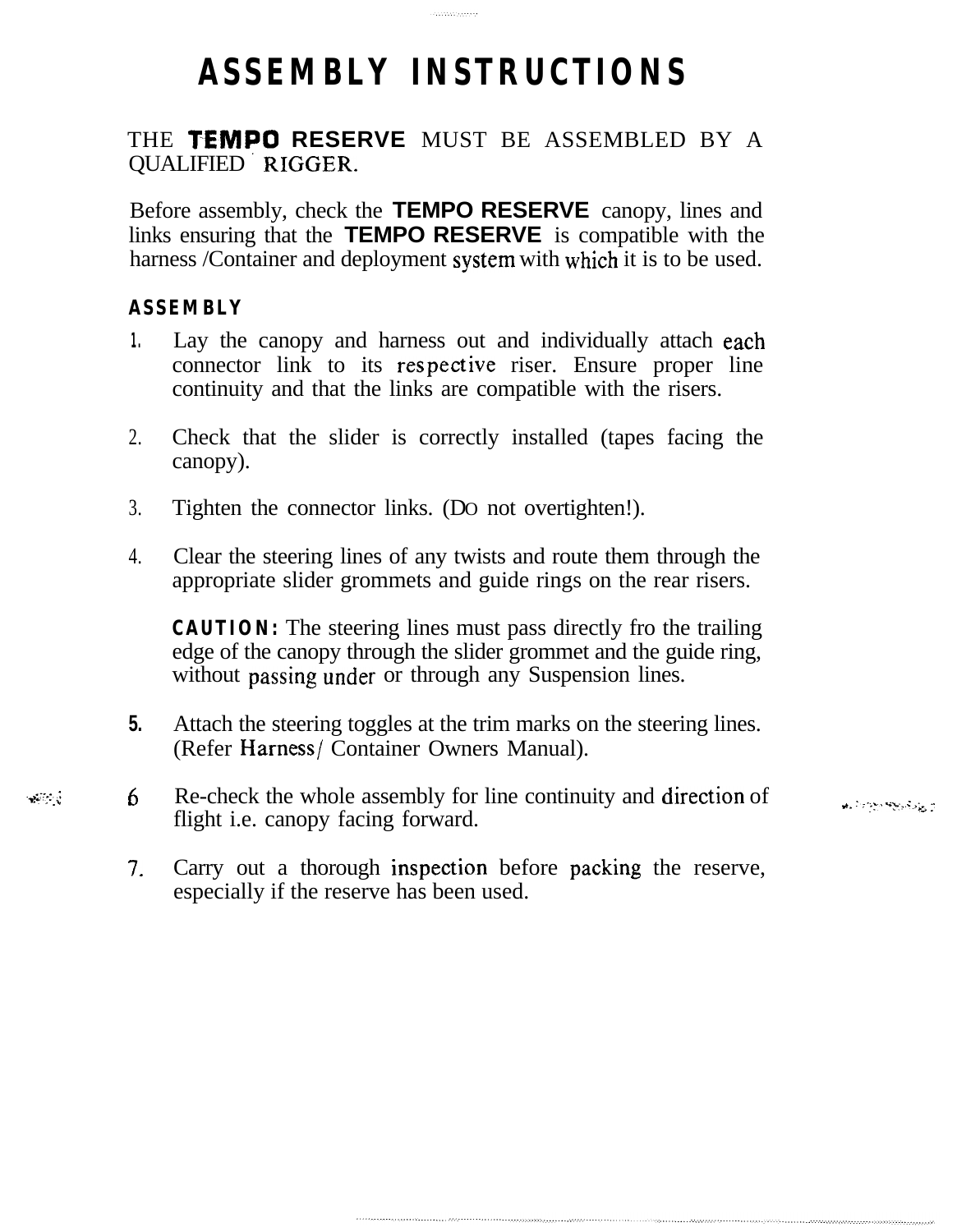## **INSPECTION INSTRUCTIONS**

Prior to packing the **TEMPO RESERVE,** a thorough inspection must be made.

Take note of any worn, damaged, corroded or incorrectly rigged components, which must be repaired or replaced before the reserve is packed for use.

### REPAIRS MUST BE MADE EITHER BY THE MANU-FACTURER OR BY A QUALIFIED RIGGER!

Important points to note during the inspection are:

 $\sim 100$ 

- 1 . Visually inspect the canopy for defects or darnage to the fabric, tapes and seams. Any holes or tears must be patched with an overlay or standard sew-in patch. No ripstop tape patches are allowed. Any darnage which requires the replacement of an entire Panel or cell must be done by the manufacturer.
- 2. Check that all slider stops are present, intact and secure. There are six slider stops, one on each of the outer B, C and D line groups.
- 3. Check that all line attachment tapes are secure. (Bartack present).
- 4. Check Suspension and steering lines continuity and ensure that all connections and finger traps have been stitched. Lines that are worn or have broken strands must be replaced.
- 5. lnspect the connector links for serviceability and check that they have been correctly tightened.
- 6. Check the slider for correct installation, the reinforcing tape must be facing the canopy. Inspect the inner surface of the grommets for nicks and sharp edges. Inspect the fabric for wear and tear.
- 7. Using the manufacturer's manual as a guide, inspect the harness/container System into which **theTEMP0 RESERVE** is to be packed. Check all stitching for completion. Inspect

ووالمراقبهم والمجاوز والمحا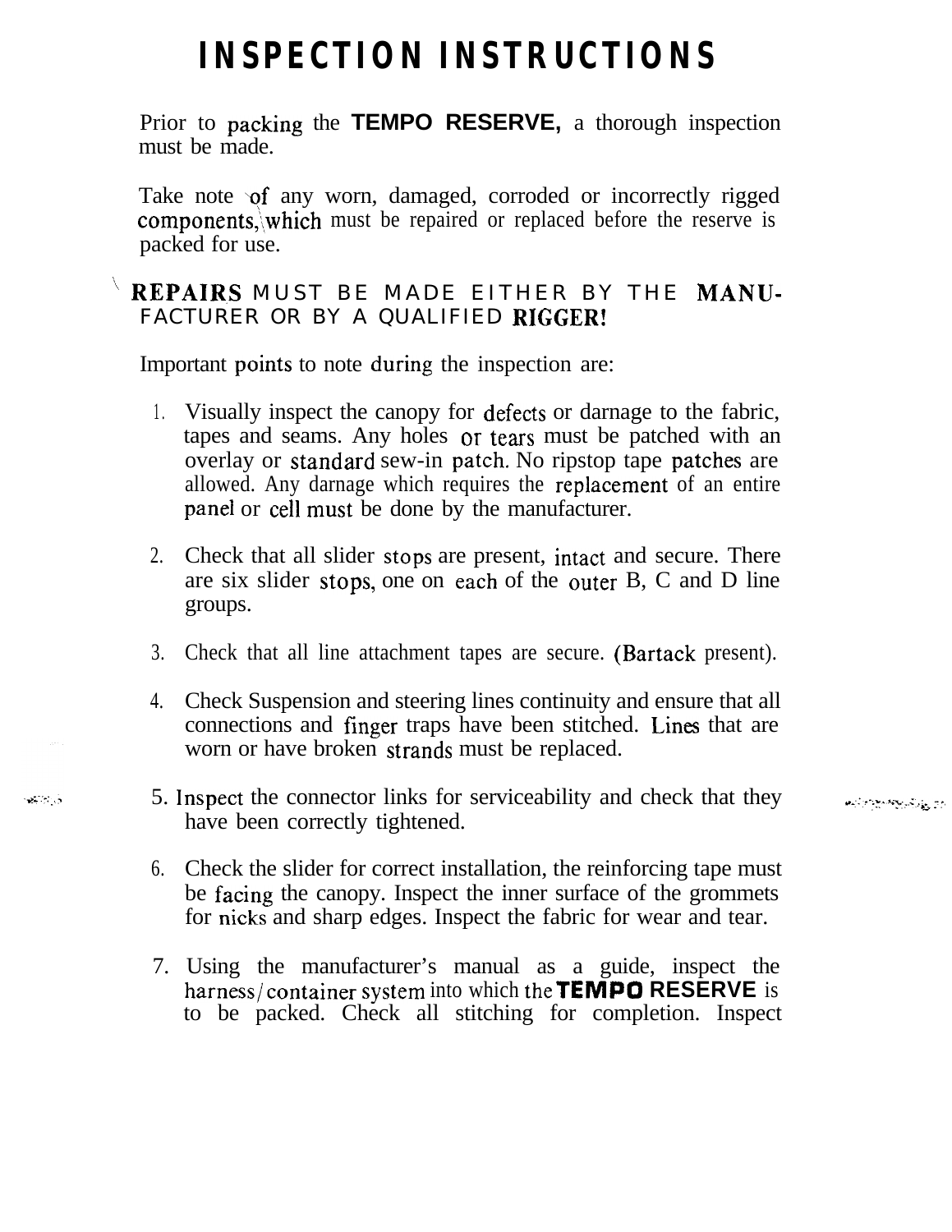hardware for damageand corrosion (rust may be removed with a lightly oiled rag).

- 8. Inspect the Pilot chute, bridle and deployment bag. Ensure that the bridle is securely fastened to both the pilot chute and bag.
- 9. The ripcord cable must not be frayed. Inspect the pin and swages for security.
- 10. The canopy's serial number, name of manufacturer and date of manufacture printed on the identification panel, must be recorded on the packing data card.

ATTACHING THE STEERING TOGGLES

1. Check your Harness/Container Owners Manual for the particular attachment method required.

### **PACKING INSTRUCTIONS**

### THE **TEMPO RESERVE** MUST ONLY BE PACKED BY A QUALIFIED RIGGER/RESERVE PACKER.

A. LAYING THE CANOPY OUT

.<br>مورد به به ب

After assembling and inspecting the TEMPO and harness/container, lay the System out on a smooth, clean surface.

<u>الي وڏاڪريون جي پا</u>

- The Container must be facing up and the risers toward the canopy. The nose of the canopy should be facing the right with the canopy lying on its left side. The slider must be down against the connector links.
- 2. Clear the steering lines to ensure that they are routed correctly and re-check the suspension lines continuity.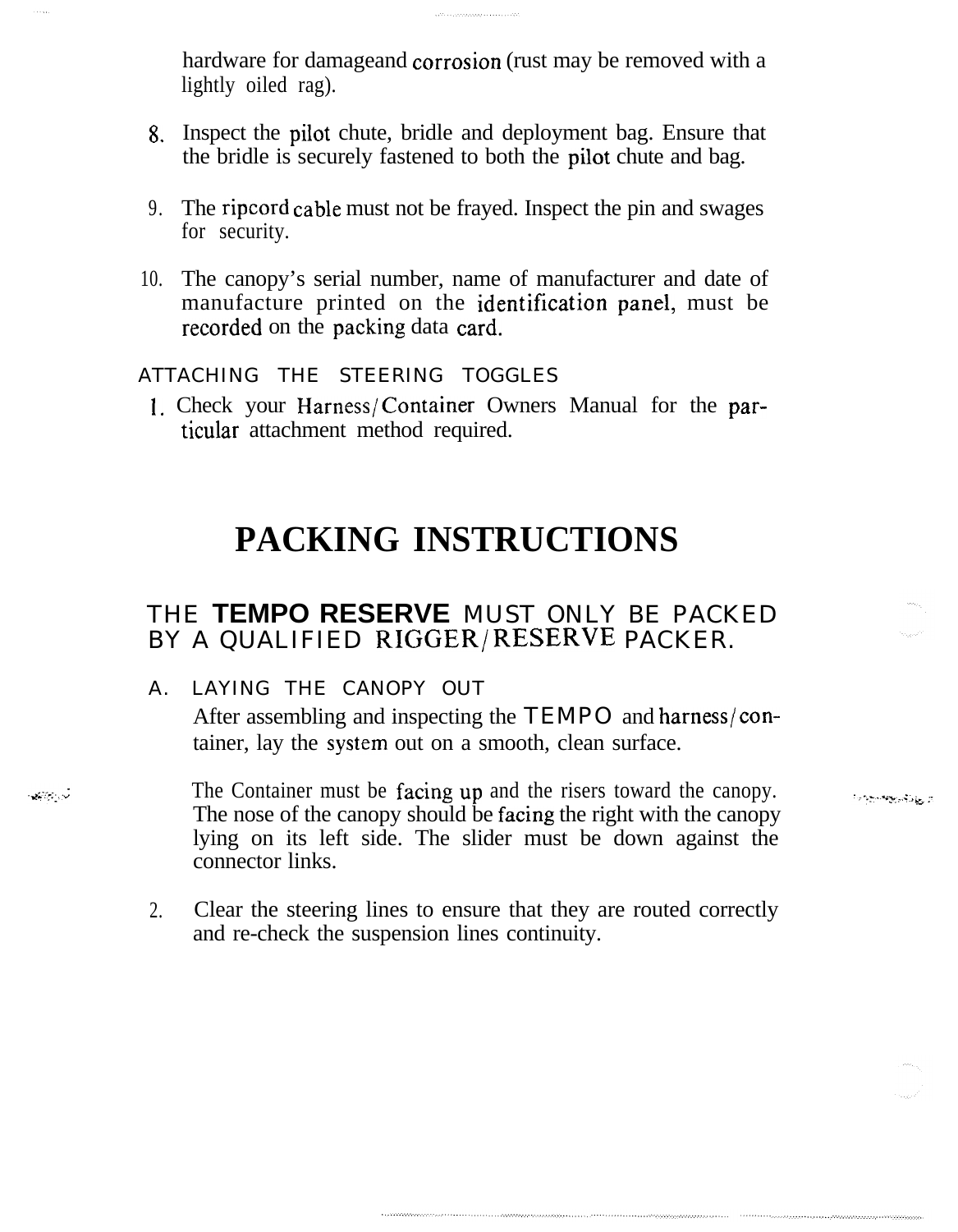

- B. FLAKING THE CANOPY
- **1** Individually pull each of the top mid-seams away from the Container until the lines are taut, flaking the canopy from nose to tail. Clear each of the nose cells.

- C. FOLDING THE CANOPY
- **1** Move the Aline group directly in line with the Container and fold the nose under the canopy.

وتبريحها

 $\epsilon$ 

1980-1980 10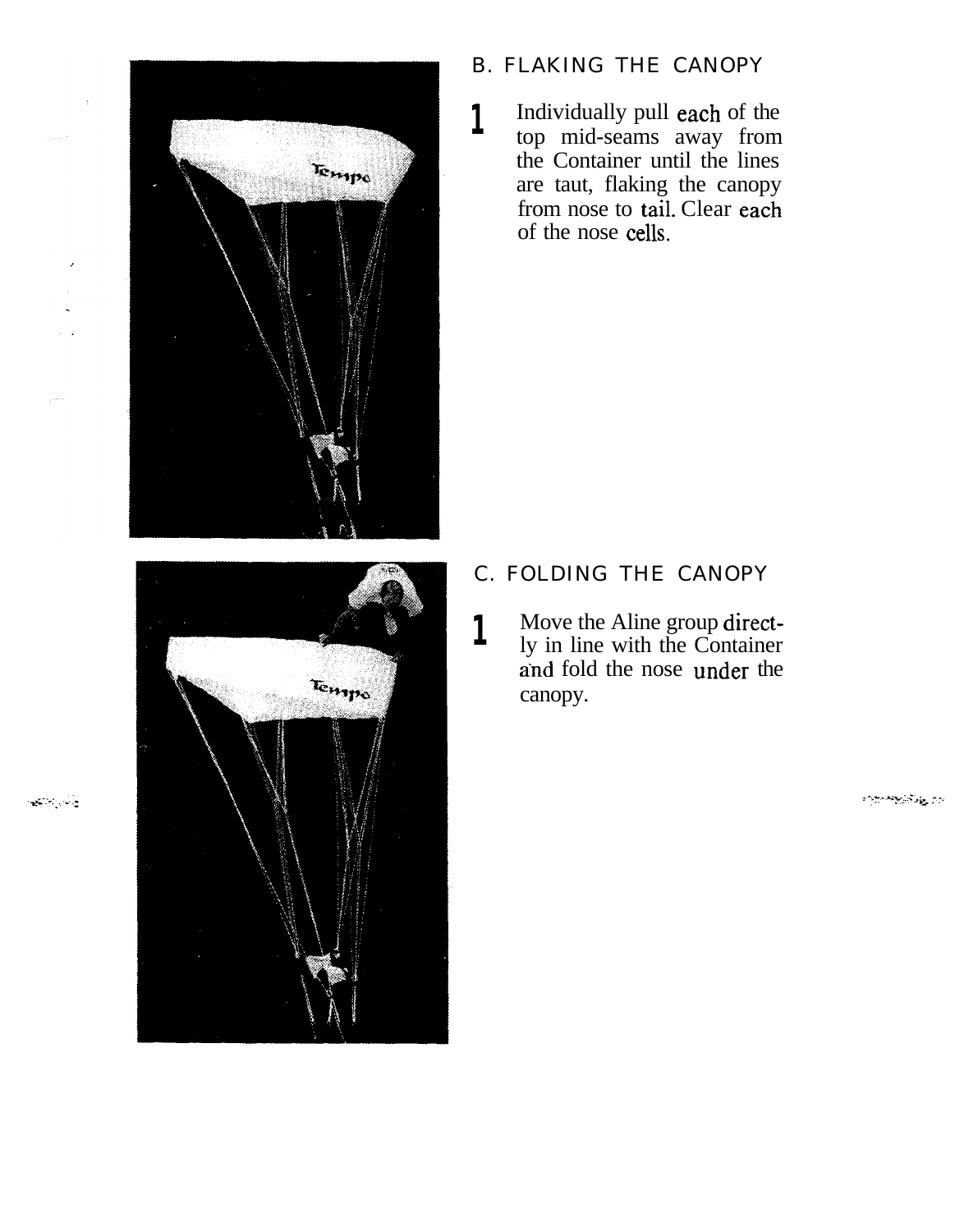**2** Keeping the tension on the A line group, take the top midseams above the B line group and "S" fold the canopy to place the B line group on top of the A line group.

**3,** Repeat the above procedure with the C line group and then again with the  $\overrightarrow{D}$  line group. Remember to keep even line tension. All four Suspension line groups are now stacked one on top of the other leaving the steering lines free.

فللرباء والمقاياة





<u>ئىرى ئەنبىيە بەر بەر بەر</u>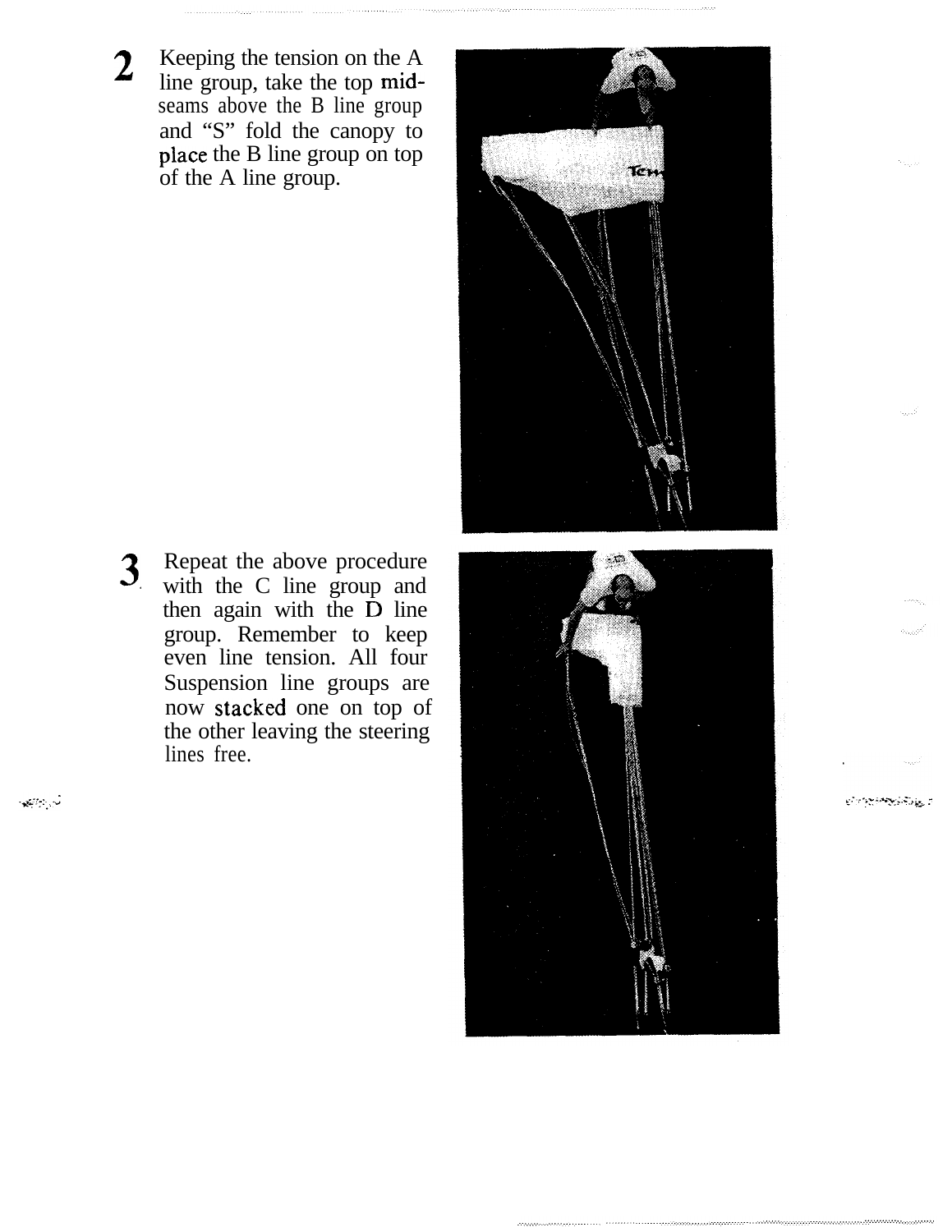ŧ

والمعيالك والاعتياج



- D. CLEARING THE STABILIZERS
- **1** Clear the stabilisers (3 on each side) pulling out the slack and ensuring that no lines are wrapped around them.

### E. SETTING THE DEPLOY-MENT BRAKES

- Start with the left steering 1 line group and follow the steering lines from the trailing edge of the canopy to the left rear riser Clearing it of any twists.
	- Locate and thread the deployment brake loop through the left rear slider grommet and then through the steering line guide ring on the left rear riser.
- Lock the loop with the bar 3 tacked end of the steering toggle.

NOTE: Insert approximately 20mm of the toggle into the deployment brake loop. If the toggle is inserted too far, it will be difficult to release after deployment.

Hand tack the bar tacked end of the steering toggle to the rear riser with a Single loop of doubled cotton thread with a tensile strength of less than 6 Ib.

**RomeinSig 20**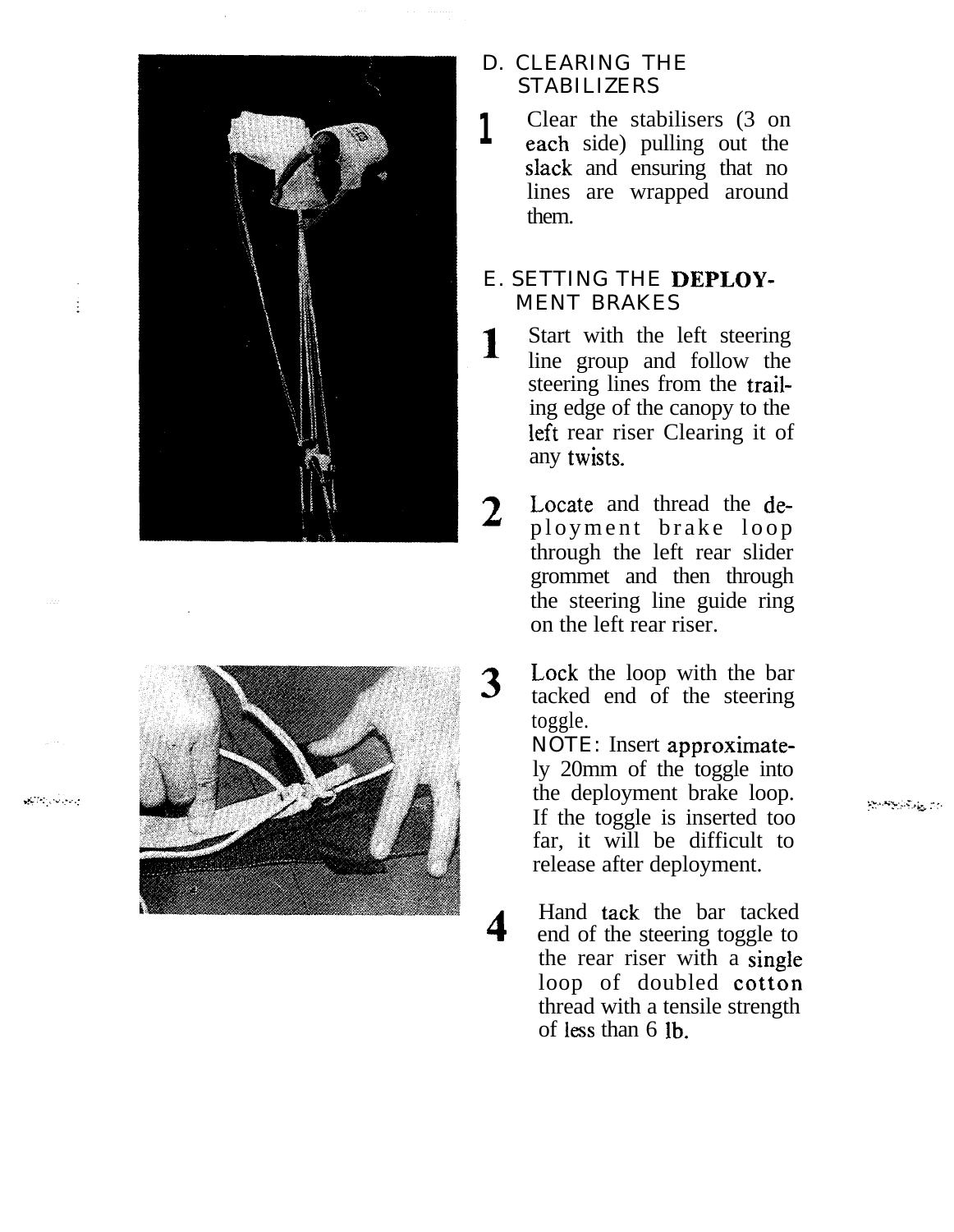

المحارب المراجع المجالية المحاربة المراجعة المراجعة المراجعة المراجعة المراجعة المراجعة المراجعة المراجعة المر<br>المراجعة

Fold half of the tail back to expose the centre pane 1 and spread it to cover the canopy.

### G. STOWING THE SLIDER

Fold the stabilisers at 45  $\mathbf{1}$ degree angle towards the<br>centre of the canopy.

oor oo f

ر پرداخونه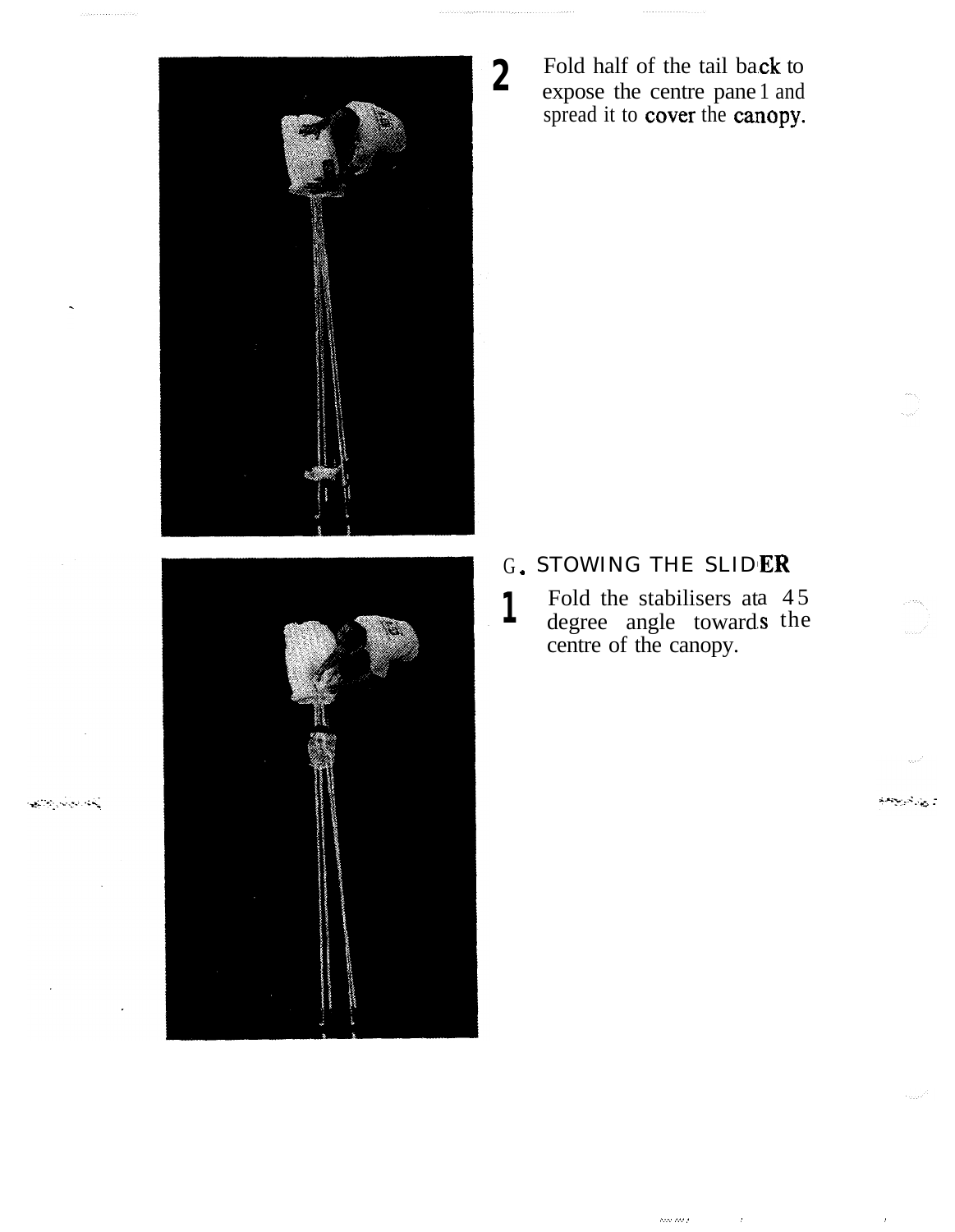- **5** Fold the excess steering line neatly and place this beside the toggle. Close the velcro cover securelv.
- **6** Repeat the above Steps to set the right deployment brake  $(E1-E5)$ .



F. FLAKING THE TAIL

والجانب وتقفهم

1 Start with either the left or right side, flake the tail Panels keeping the steering lines taut.



**RUPRESSIE DE** 

 $\mathbf{I}$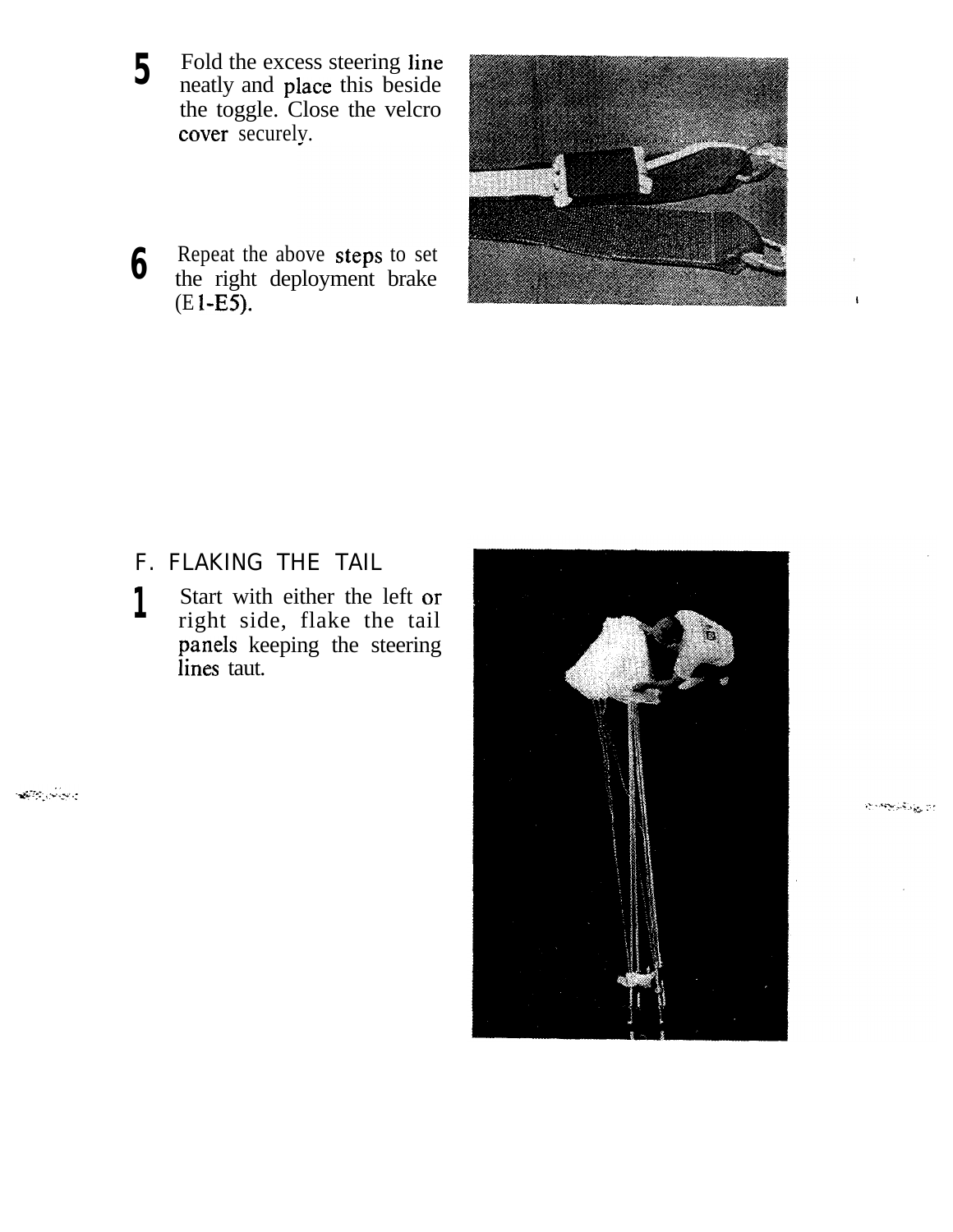



والوالي وتتعا

.................. .................

Fold half of the tail back to expose the centre panel and spread it to **cover** the canopy.

### **G. STOWING THE SLIDER**

Fold the stabilisers at a 45  $\mathbf{1}$ degree angle towards the centre of the canopy.

أأرج والحراجة الجوا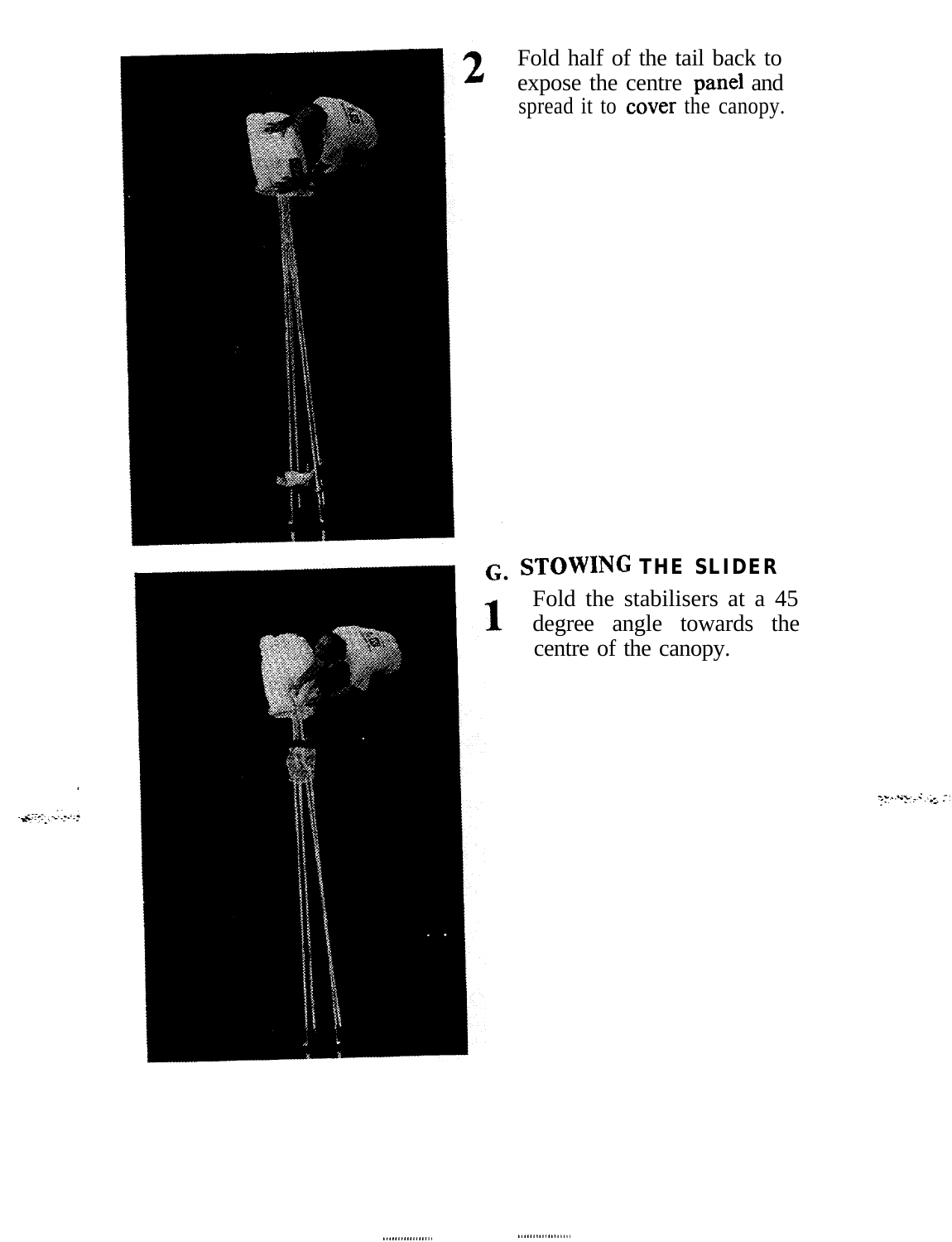**2 Pull** the slider up to the slider stops and stow it under the centre top panel.



### **H. IRESSING THE CANOPY**

**1** Expose the cell openings of the canopy.

ول موسيعيا



موجودة والمستعجبة والمحافظة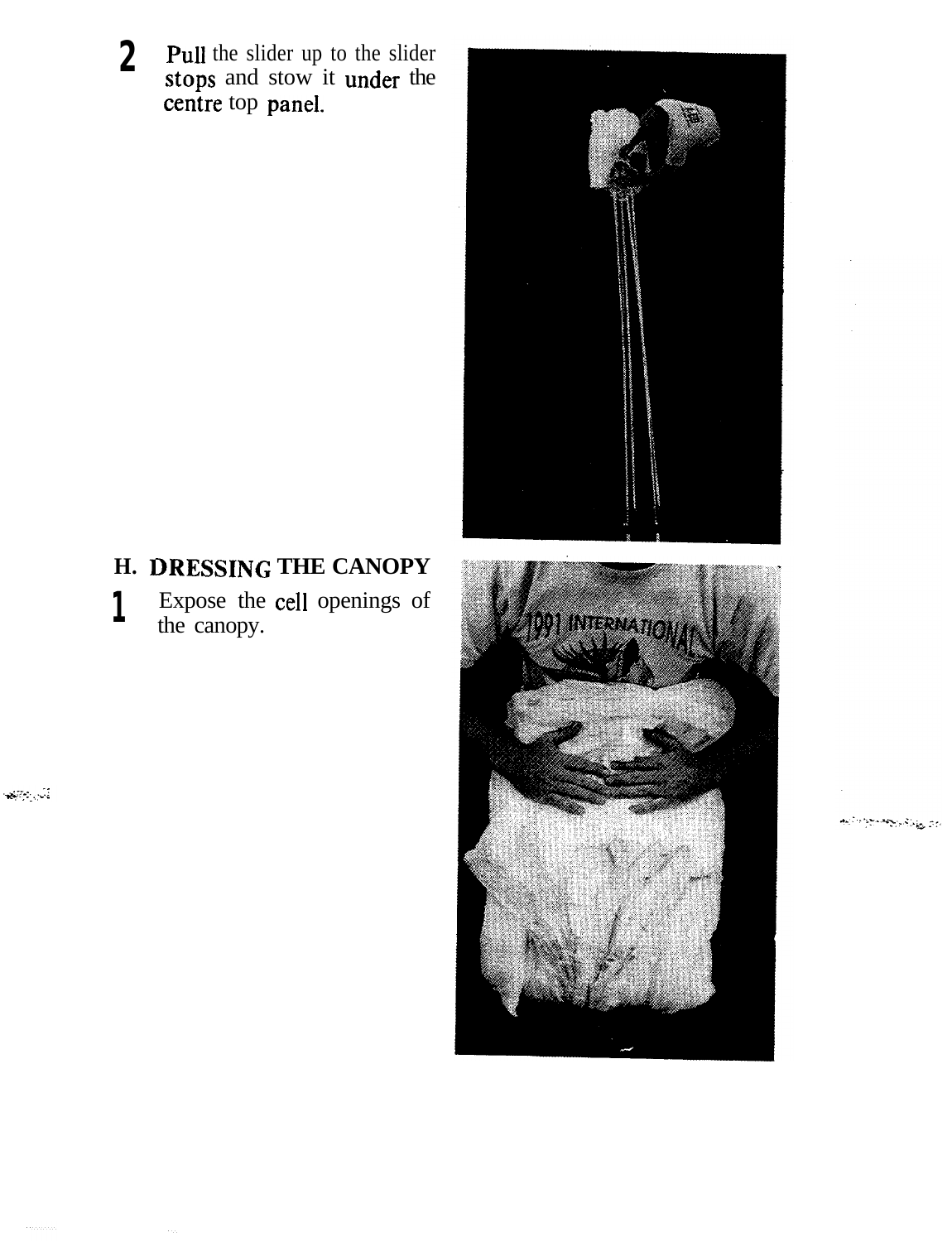

Wrap the centre panel around the canopy and dress to the approximate width of the bag.

NOTE: DO not wrap the centre panel around the cell openings of the canopy!

### 1. FOLDING THE CANOPY INTO THE DEPLOYMENT BAG

Foilow the harness/ Container manufacturer's instructions for further packing instructions.

المحافظ الموارد المحافظة<br>المحافظة

 $\mathcal{B}(\mathbf{y},\mathbf{y})$  .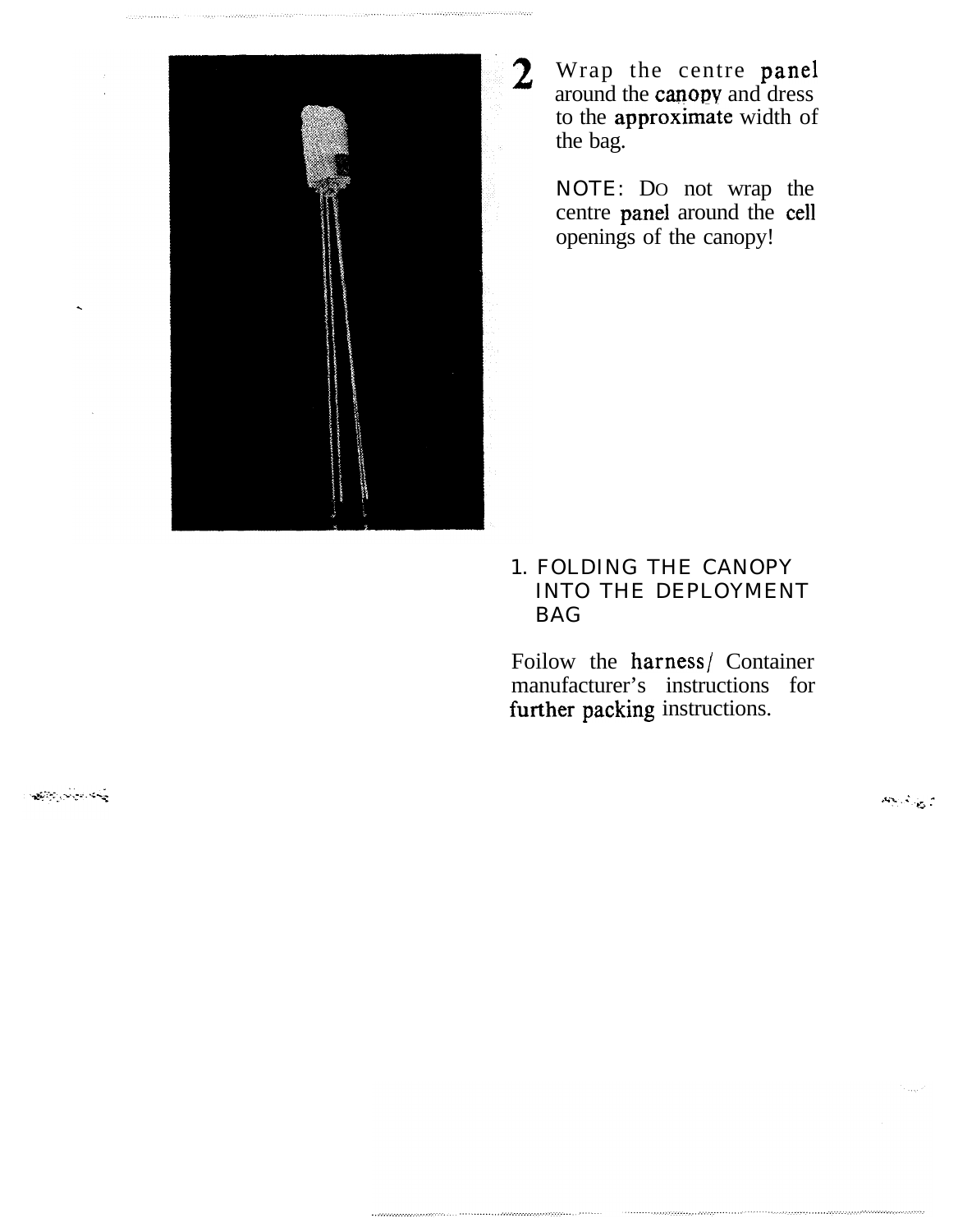| VARNING                                                                                                                                                                                                                                                                                                                                                                                                                                                                                                                        |                             |  |
|--------------------------------------------------------------------------------------------------------------------------------------------------------------------------------------------------------------------------------------------------------------------------------------------------------------------------------------------------------------------------------------------------------------------------------------------------------------------------------------------------------------------------------|-----------------------------|--|
| 1. TRAINING AND/OR EXPERIENCEARE REQUIRED TO LOWER THE RISK OF SERI-<br>OUS INJURY OR DEATH.<br>NEVER USE THIS EQUIPMENT UNLESS YOU HAVE READ AND UNDERSTAND<br>THIS WARNING LABEL, AND ALSO UNLESS:<br>A. YOU HAVE COMPLETED A "CONTROLLED PROGRAM OF INSTRUCTION" IN<br>THE USE OF THIS EQUIPMENT<br>$-OR-$                                                                                                                                                                                                                  |                             |  |
| B. YOU HAVE READ AND UNDERSTAND ALL APPROPRIATE FLIGHT MANUALS &<br>PACKING INSTRUCTIONS, AND HAVE COMPLETED AT LEAST 100 RAM AIR<br>PARACHUTE JUMPS.<br>THIS PARACHUTE IS APPROVED UNDER FAA TSO C-23c AND ALTHOUGH THE                                                                                                                                                                                                                                                                                                       | $\Gamma$                    |  |
| FAA REQUIRED PLACARD STATES:<br>"CATEGORY B: This parachute is limited to use by persons up to 115kg (254 lb) fully<br>equipped, and up to 150 knots".                                                                                                                                                                                                                                                                                                                                                                         |                             |  |
| 2. TO LOWER THE RISK OF DEATH, SERIOUS BODILY INJURY, CANOPY DAMAGE<br>AND HARD OPENINGS NEVER EXCEED THE FOLLOWING LIMITATIONS:                                                                                                                                                                                                                                                                                                                                                                                               |                             |  |
| MAXIMUM DEPLOYMENT SPEED                                                                                                                                                                                                                                                                                                                                                                                                                                                                                                       | 130 KNOTS                   |  |
| MAXIMUM GROSS WEIGHT (JUMPER $+$ CLOTHING $+$<br><b>EQUIPMENT)</b>                                                                                                                                                                                                                                                                                                                                                                                                                                                             | LBS.                        |  |
| MODEL:                                                                                                                                                                                                                                                                                                                                                                                                                                                                                                                         |                             |  |
| PART NUMBER:                                                                                                                                                                                                                                                                                                                                                                                                                                                                                                                   |                             |  |
| SERIAL NUMBER:                                                                                                                                                                                                                                                                                                                                                                                                                                                                                                                 |                             |  |
| DATE OF MANUFACTURE:                                                                                                                                                                                                                                                                                                                                                                                                                                                                                                           |                             |  |
| 3. A. SPORT PARACHUTING IS A HAZARDOUS ACTIVITY THAT CAN RESULT IN<br><b>INJURY OR DEATH.</b><br>B. PARACHUTES SOMETIMES MALFUNCTION EVEN WHEN THEY ARE PROP-<br>ERLY DESIGNED, BUILT, ASSEMBLED, PACKED, MAINTAINED AND USED.<br>THE RESULTS OF SUCH MALFUNCTIONS ARE SOMETIMES SERIOUS IN-<br>JURY OR DEATH.<br>C. IF YOU USE YOUR PARACHUTE - OR IF YOU ALLOW SOMEONE ELSE TO<br>USE IT - YOU ARE ACKNOWLEDGING SPORT PARACHUTING'S RISK AND<br>ACCEPTING THE FACT THAT THE PARACHUTE OR ITS COMPONENTS MAY<br>MALFUNCTION. |                             |  |
| D. IF YOU ARE NOT WILLING TO ACCEPT THE RISKS OF SPORT PARACHUT-<br>ING, OR IF YOU AREN'T WILLING TO ACCEPT THE POSSIBILITY THAT YOUR<br>PARACHUTE OR ITS COMPONENTS MAY MALFUNCTION AND PERHAPS<br>CAUSE YOU TO BE INJURED OR KILLED, THEN YOU SHOULD RECONSIDER<br>YOUR INVOLVEMENT IN SPORT PARACHUTING.                                                                                                                                                                                                                    | <u>؆ؾ۩ڹ۩ڔڗڲڹڋڮ؇</u> ڲڰٷڲڹٷٵ |  |
| MANUFACTURED UNOER FAA TSO C23c BY:<br>PARACHUTE INDUSTRIES OF SOUTHERN AFRICA (PTY) LTD.<br>Factory: 29 Duiker Rd., Canelands, Natal, South Africa<br>P.O. Box 1616, Verulam 4340, South Afrtca<br>Telephone (6322) 33 0333 Telex: 6-24458 Fax: (0322) 33 0262<br>REMOVAL OF I-HIS LABEL VOIDS THE T.S.O.                                                                                                                                                                                                                     |                             |  |

 $\hat{\tau}$  , i.e.  $\hat{\tau}$  ,

 $\begin{array}{c} \mathcal{L} \mathcal{L} \\ \mathcal{L} \end{array}$  $\hat{\mathcal{A}}$ 

 $\langle \rho_{\rm{max}} \rangle$ 

 $\sim$   $\sim$ 

 $\mathcal{A}^{\mathcal{I}\mathcal{I}}$  ,  $\mathcal{I}$ 

÷.